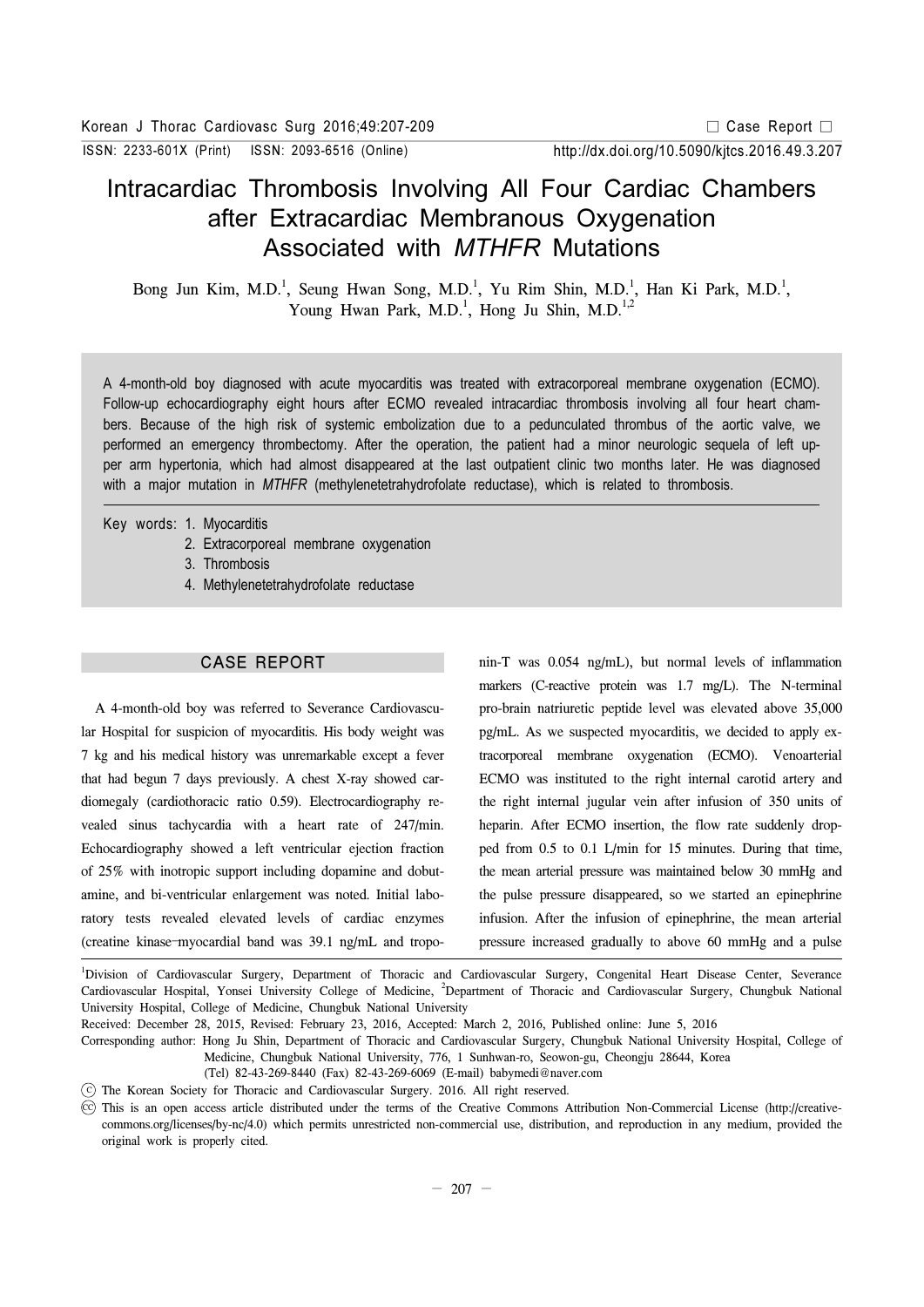Bong Jun Kim, et al



Fig. 1. (A) Transthoracic echocardiography apical four chamber view demonstrating thrombi in all four chambers of the heart and the parasternal long axis view. (B) Transthoracic echocardiography demonstrating thrombus in the RA and RV. RV, right ventricle; LV, left ventricle; RA, right atrium; LA, left atrium.

pressure appeared. The ECMO flow rate increased and was maintained at 0.5 L/min with an activated clotting time of more than 170 seconds. However, follow-up echocardiography after eight hours revealed intracardiac thrombosis involving all four chambers (Fig. 1A, B and Videos 1, 2). Therefore, we decided to perform an emergency thrombectomy. After median sternotomy, cardiopulmonary bypass via the ascending aorta and inferior vena cava was prepared, and then ECMO was stopped. Under routine cardiopulmonary bypass, an additional cannula through the superior vena cava was inserted. After aortic cross-clamping, a right atriotomy and atrial septectomy were performed for exposure of the left side. Thrombectomy of both the atrium and ventricle was done and an aortotomy was performed to inspect the lower portion of the aortic valve. A muscle biopsy of the right ventricular septal wall was also performed. The thrombus was fresh and red. An atrial septectomy of 8 mm was allowed to remain for left side decompression. After ensuring that there was no intracardiac thrombus via epicardial echocardiography, the ECMO circuit was changed and restarted with a flow of 0.5 L/min. The cardiopulmonary bypass time was 91 minutes, and the aortic cross-clamping time was 46 minutes. The postoperative course was smooth except for a hematoma evacuation procedure one day after the operation. Heart function recovery was rapid and the patient was weaned from ECMO two days after surgery. The duration of ECMO was 60 hours. On postoperative day 4, we investigated a focal seizure. A brain magnetic resonance imaging study showed multifocal diffusion restriction in the bilateral cerebral hemispheres and left cerebellum. Thus, we started aspirin and a direct thrombin inhibitor, argatroban, due

to the possibility of heparin-induced thrombocytopenia. The duration of mechanical ventilation and intensive care unit (ICU) stay was 11 days and 17 days, respectively. During the stay in the ICU, arrhythmic medication including flecainide, amiodarone, and digoxin was prescribed for intermittent tachyarrhythmia, which usually presented as paroxysmal supraventricular tachycardia. After transfer to the general ward, the patient was treated for left arm hypertonia and delayed development with the help of the department of rehabilitation. During the hospital stay, the patient was diagnosed with a major heterozygous mutation in the *MTHFR* (methylenetetrahydrofolate reductase gene); however, the patient had a normal homocysteine level for an infant (2.91  $\mu$  mol/L). Immunoassays for anti-platelet factor 4/heparin antibodies were negative. At postoperative day 23, a newly developed 5-mm thrombus was observed in the chordae of the tricuspid valve and the left pulmonary drainage site. Thus, we switched to warfarin as anticoagulation treatment to maintain an international normalized ratio of 2.0. He was discharged home with improvement of left arm motion. A follow-up echocardiography 11 months later showed a normal ejection fraction of 65% without thrombus.

# **DISCUSSION**

During ECMO support, appropriate anticoagulation that balances hemorrhage and thrombosis is necessary. When thrombosis events occur, prompt recognition and treatment is important to prevent further sequelae including cerebrovascular thrombosis, pulmonary injury, and renal thrombosis. The most